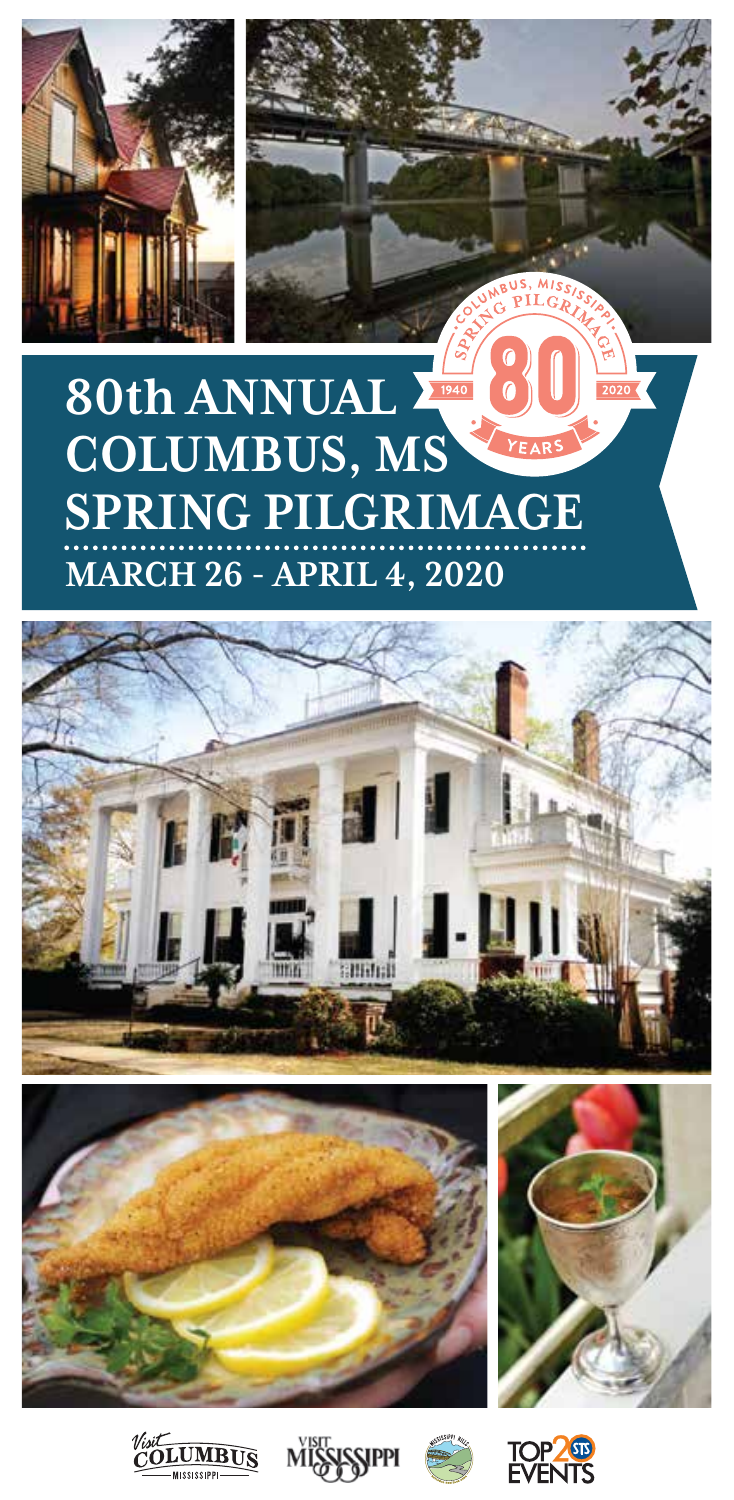Thursday, March 26 | 2-5 p.m. Saturday, March 28 | 10 a.m.-12 p.m.\* Thursday, March 26 | 2-5 p.m.<br>Saturday, March 28 | 10 a.m.-12 p.m.\*<br>Tuesday, March 31 | 10 a.m.-12 p.m.<br>Thursday, April 2 | 10 a.m.-12 p.m.

ORANGE TOUR<sup>Tuesday, March 31 | 10 a.m.-12 p.m.</sup><br>Saturday, April 4 | 10 a.m.-12 p.m.



### *Gatchell House*\*\* 1411 College Street *Featuring foods of the 1800s*

The Gatchell House is a good example of the Greek Revival tradition in Columbus. It is noted for its brick construction with two stories over an above grade high basement. Its interior displays a sophisticated combination of both Greek and Gothic elements. It was said to have been used to house Union soldiers as prisoners of war during the Civil War.

*circa 1825* **·** *The Gerald Holcutt Family* \*\*Not on Saturday, April 4 tour.



# *Whitehall*

607 3rd Street South

Built in 1843 by James Walton Harris, Whitehall was designed as a two-story Greek Revival townhouse. This stately mansion exhibits six paneled square columns at the edge of a wooden porch with banisters consisting of identically-milled hardwood balusters. Inside, heart pine floors lie filled with the Boggess' collection of antiques.

*circa 1843* **·** *Dr. and Mrs. Joe Boggess & Family* **·** *National Register of Historic Places***:** *Historic American Buildings Survey*



# *Ole Homestead*\*

302 College Street *Featuring local artists*

The Ole Homestead is a raised cottage most likely built by Charles Albert circa 1825. It originally consisted of four rooms, but John Kirk added an east wing after buying the home in 1835. It is one of the oldest buildings in Columbus and among the oldest raised-cottage houses in the state.

*circa 1825* **·** *Mr. and Mrs. Rufus Ward* **·** *National Register of Historic Places* **·** *Mississippi Landmark*

\*Not on Saturday, March 28 tour.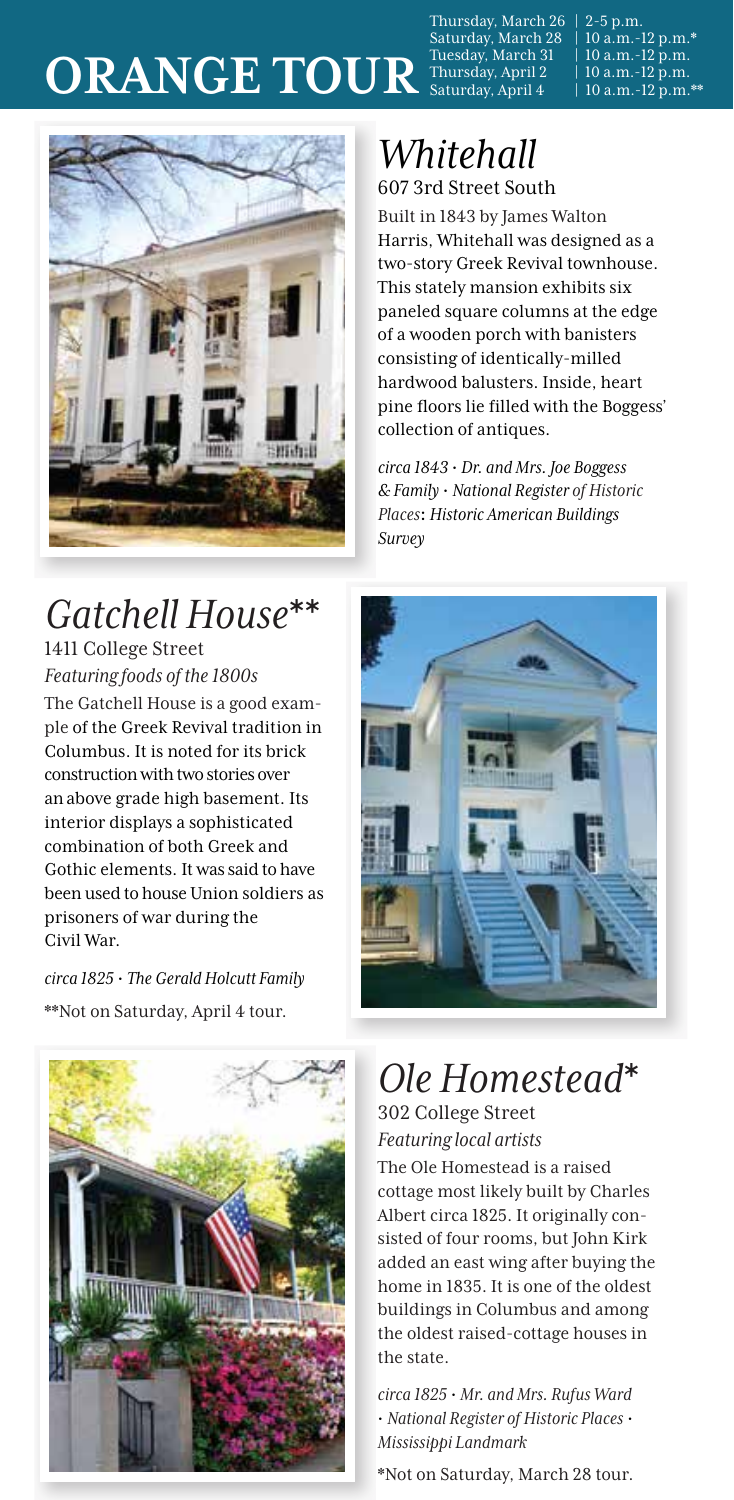# $\mathbf{YELLOW TOUR} \ \mathrm{^{Friday, March~27 \quad | \ 10 \ a.m.-12 \ p.m.} \ \mathrm{Weduesday, April~1 \ | \ 10 \ a.m.-12 \ p.m.} \ \mathrm{YELLOW TOUR} \ \mathrm{^{Wednesday, April~3 \quad | \ 2-5 \ p.m.} \ \mathrm{Pb.} \ \mathrm{Weduesday, April~3 \quad | \ 2-5 \ p.m.} }$



### *Stephen D. Lee Home&Museum* 316 7th Street North

Once the home of CSA General Stephen D. Lee, this home was preserved and restored in 1960 by the Lowndes County Historical Society and the Society for the Preservation of Antiquities. It contains many original Lee family furnishings and portraits as well as an extensive Civil War collection.

*circa 1847***·** *Owned by the Stephen D. Lee Foundation* **·** *National Register of Historic Places: Mississippi Landmark*

### *Walter Swoope House*

221 3rd Street South

Originally built by Patrick H. Jones as two over two, meaning two rooms below ground level, two rooms at ground level and two rooms on the second floor. The home was expanded and the columns were added around 1929 by Walter Swoope. The home contains many original features such as doors, windows, floors and light fixtures as well as a well house. The kitchen houses a relic from a steamboat that caught fire on the Tombigbee River.

*circa 1852* **·** *Mr. and Mrs. Danny Williams National Register of Historic Places*





# *Annunciation Catholic Church*

823 College Street

Construction began in 1863 and is based on Sainte Chapelle in Paris. With its decorative scheme and Jacoby stained glass windows, the building has made the National Register and is now used as a daily Mass chapel, weddings and for other special celebrations.

*circa 1863* **·** *National Register of Historic Places*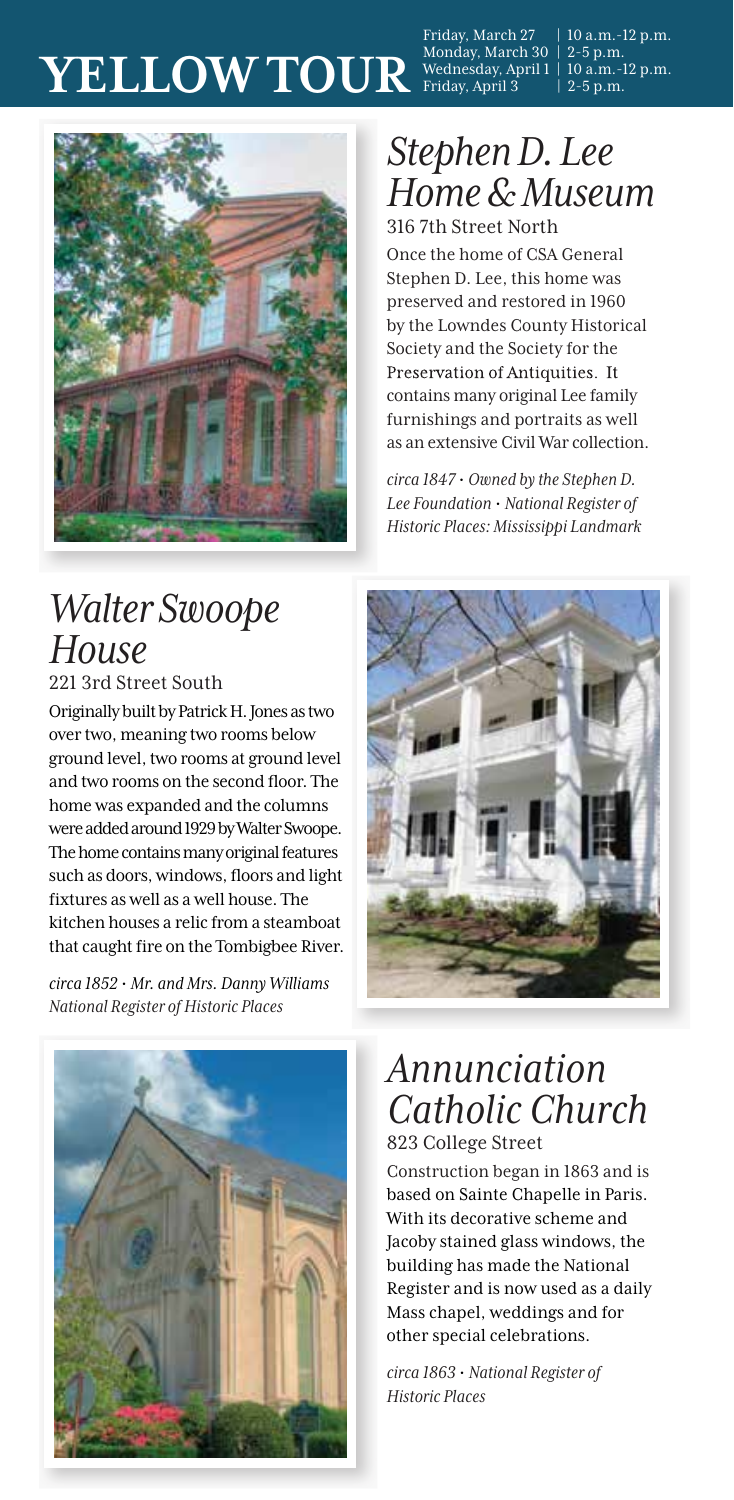# **BLUE TOUR**

Friday, March 27 | 2-5 p.m.\*<br>Monday, March 30 | 10 a.m.-12 p.m. Monday, March 30 | 10 a.m.-<br>Wednesday, April 1 | 2-5 p.m. Wednesday, April 1<br>Friday, April 3

 $10$  a.m.-12 p.m.



### *The Barry House* 506 4th Street South

Known for its fine mill-work, this Italianate two-story house features the original cypress beams and heart-pine flooring. It was named for William Taylor Sullivan Barry and his wife. Barry was a Yale law graduate, speaker of the Mississippi House of Representatives, a U.S. Congressman.

*circa 1838* **·** *Carol and Nancy Carpenter National Register of Historic Places*

### *Rosewood Manor Gardens, Chapel & Gazebo*

719 7th Street North

One of the oldest brick homes in Columbus, this home boasts a Greek Revival façade with a Federal influence and reigns over four and a half acres of landscaped grounds, including 3,000 boxwoods. The encircling brick drive was originally built to accommodate carriages.

*circa 1835 · Mr. and Mrs. Dewitt Hicks* **·** *National Register of Historic Places*

Not on Friday tour. Also open for tours Saturday, March 28, 12-3 p.m.





### *St.Paul's EpiscopalChurch* 318 College Street

By 1835, several Episcopalian families had arrived in Columbus and formed a committee to establish a church. Construction of this wood-framed church was completed in the summer of 1838 by Bishop Jackson Kemper. Today, the church is open daily and hosts Sunday services weekly and Morning Prayer every Wednesday.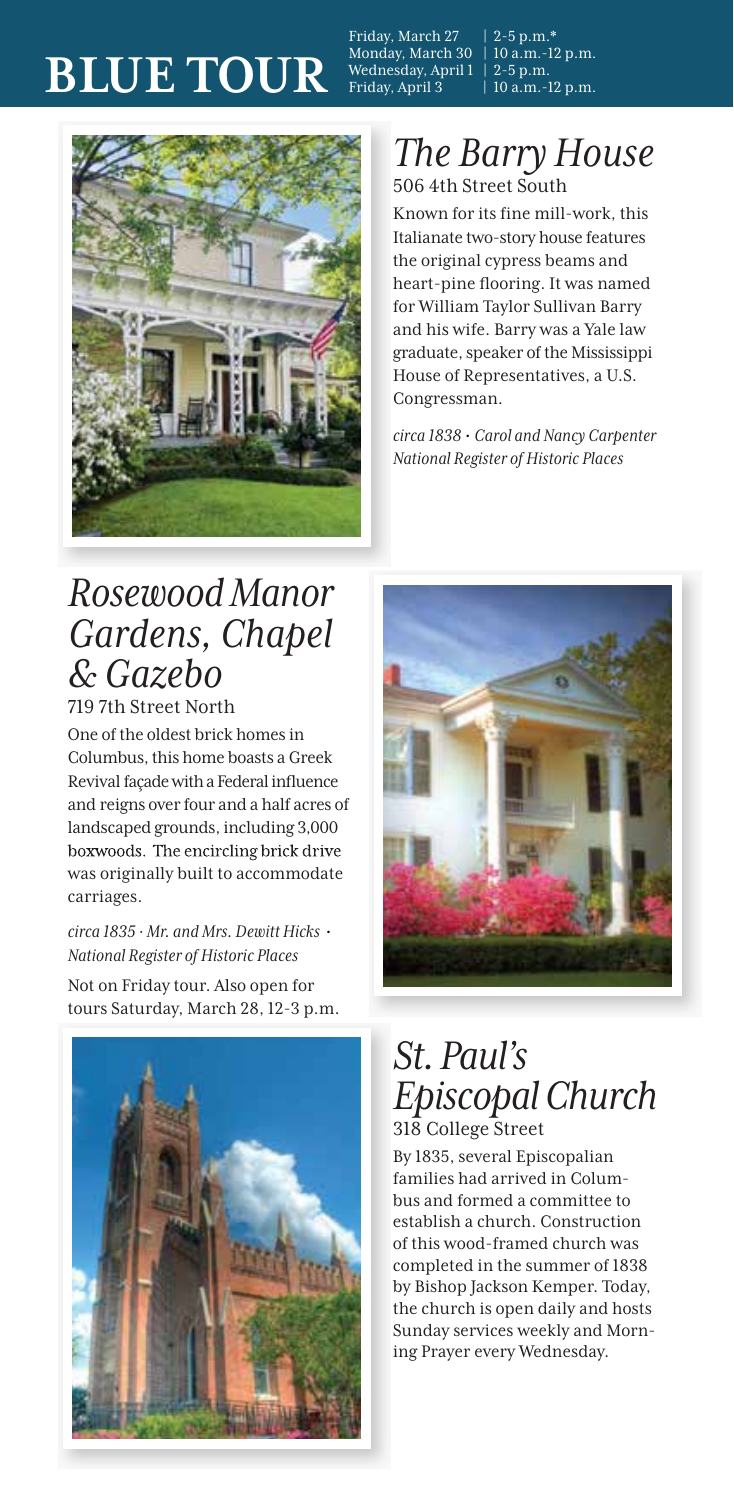# **OTHER TOURS**

# *The Cady House*

518 College Street Friday, March 27 | 2-5 p.m. Built circa 1849 by William Cady, the home was originally a smaller cottage, and was enlarged in the mid-1850sinto the Italianate style house seen today. Additional alterations made during the 1870s. The home is part of the Columbus Central Commercial Historic District.

*circa 1849 · Dr. John and Liz Fields · National Register of Historic Places*



## *Main Street Presbyterian Church*

701 Main Street Saturday, March 28 | 10 a.m.-12 p.m.<br>Saturday, April 4 | 10 a.m.-12 p.m.

This church was chartered in 1829 by missionaries from Mayhew Mission. The building was torn down in 1884. Completed in 1885, the church was built according to the latest style of architecture of that period. Stained glass windows depict much Christian symbolism.

*circa 1829*





# *Franklin Square*

423 3rd Avenue North Saturday, March 28 | 12-3 p.m. This two story brick mansion is one of Columbus' earliest examples of the Greek Revival style. Its Fifth Street facing side was constructed c. 1835. A south facing Greek Revival wing was added c. 1870 by Sidney Franklin when he purchased the home. The brick wall around the house was constructed to enclose formal gardens on the west side of the house.

*circa 1835 · Mr. and Mrs. Bill Rosamond*



## *Missionary Union Baptist Church*

1207 5th Avenue North Sunday, March 29 | 1:30 p.m. Saturday, April 4 | 1:30 p.m.

One of the pioneer churches in the stateand oldest African-American church in Northeast Mississippi. The Church has been beautifully restored.

*circa 1833 · Tour and Choir Performance*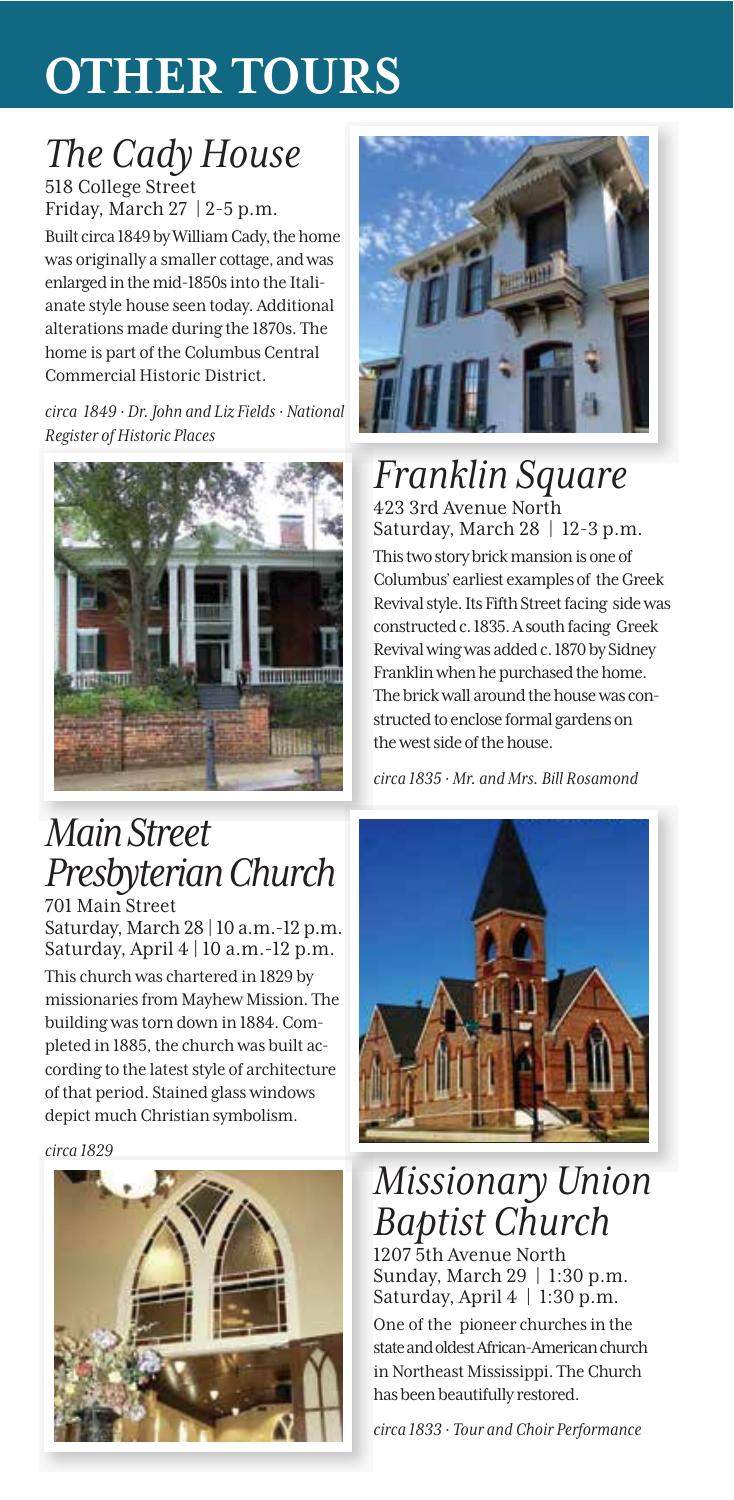# **SPECIAL EVENTS** *Columbus, Mississippi Spring Pilgrimage*

### 80 YEARS OF EXEMPLARY HISTORIC HOME TOURS AND UNPARALLELED HOSPITALITY

Award-winning event that has been widely recognized as one of the best and most authentic home tours in the South. In addition to more than 650 National Register properties and three National Register Historic Districts, the 2020 Pilgrimage embraces and celebrates all of Columbus' history as it serves up a feast of irresistible cultural flavors. Come join us!



#### **TENNESSEE WILLIAMS BIRTHDAY PARTY**

Thursday, March 26 | 9 a.m.-12 p.m. | Tennessee Williams Home & Welcome Center

Enjoy festivities in the childhood home of America'sleading playwright! This celebration will feature coffee, cake, door prizes, and the chance to take photos with Tennessee Williams himself!

#### **KICK OFF PARTY**

Thursday, March 26 | 5-8 p.m. | Lawn of Tennessee Williams Home & Welcome Center Join us as we kick off the 80th Annual Columbus, Mississippi Spring Pilgrimage with live music by the band "Just a Few Cats," and fried catfish plates from Rueben's (\$10).

### **CARRIAGE RIDES & DOUBLE DECKER BUS TOURS**

Daily throughout Pilgrimage | All Day | Downtown Columbus (\$5)

### **TALES FROM THE CRYPT**

Friday, March 27 | 7-10 p.m. | Friendship Cemetery, 1500 4th Street South<br>Monday, March 30 | 7-10 p.m. | Wednesday, April 1 | 7-10 p.m.<br>Friday, April 2, | 7-10p.m. This graveyard tour re-creates the lives of noted personalities interred at the historic cemetery.

### **CATFISH IN THE ALLEY**

Saturday, March 28 | 10 a.m.-3 p.m. | Downtown Columbus Enjoy delicious cuisine from various vendors and food trucks, live music by Big Joe Shelton & the Black Prairie Band, Terry "Harmonica" Bean, Keith Johnson & Muddy Waters Band, and Grady Champion.

### **HISTORIC GUIDED WALKING TOUR**

Saturday, March 28 | 3 p.m. | Sunday, March 29 | 3 p.m. Enjoy a Historic Guided Walking Tour of College Street with Mr. Ken P'Pool, noted architectural historian and former preservation officer for the state of Mississippi (\$10).

### **DRESSING TO MOURN**

Sunday, March 29 | 4 p.m.

Lecture of "Dressing to Mourn" by Dr. Daniella Reaves Adjunct Professor at the University of Alabama at the Tennessee Williams Home.

### **BUTTAHATCHEE BARN QUILT TEA & TEA CAKES**

Tuesday, March 31 | 3-5 p.m. | Historic Mount Pleasant Methodist Church Enjoy an afternoon in the country complete with Southern hospitality and highlighting unique folk artistry steeped in Americana.

### **ART OF DISNEY**

Thursday, April 2 | 4 p.m. | 117 3rd Street South Featuring art by Columbus' Joshua Meador, longtime head of Disney's Animation Effects Department.

### **SHRIMP & CRAWFISH BOIL**

Thursday, April 2 | 5-8 p.m. | Lawn of the Tennessee Williams Home Enjoy a complimentary concert and delicious food from Huck's Place (\$10).

### **THE W / PILGRIMAGE 5K RUN**

Saturday, April 4 | 7 a.m. | Downtown Columbus, 300 Main Street For more information on The W / Pilgrimage 5k Run, visit pilgrimage5k.com.

### **GARDEN PARTY**

Saturday, April 4 | 3-5 p.m. | Jackie O' House, 1700 9th Street South Enjoy mint juleps and cheese straws on a beautiful afternoon at the Jackie O' House (\$15).